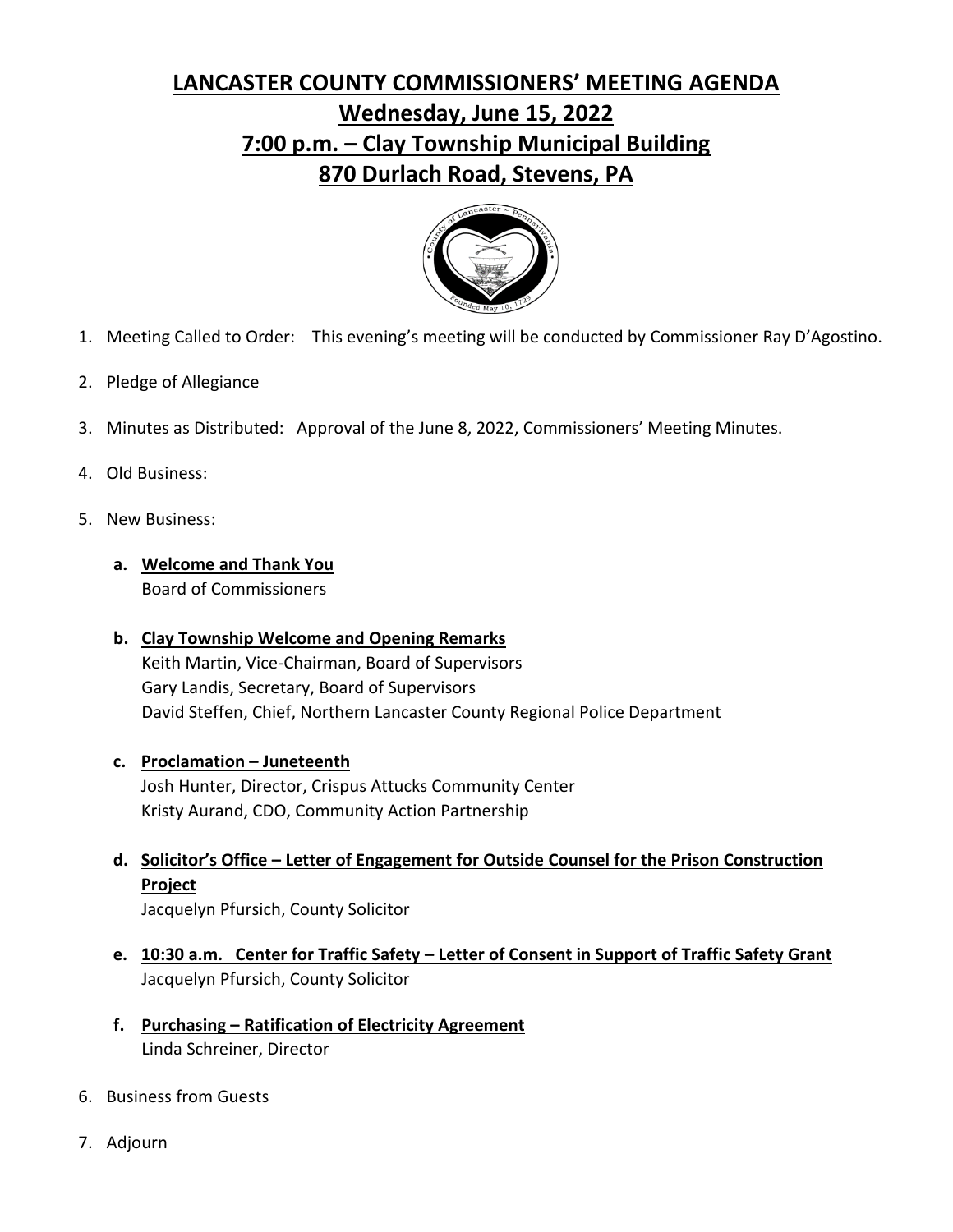

#### **County Commissioners** Ray D'Agostino, Chairman Joshua G. Parsons, Vice-Chairman John B. Trescot, Commissioner

### **Office of the Commissioners**

# PROCLAMATION

# Juneteenth

150 North Queen Street **Suite #715** Lancaster, PA 17603 Phone: 717-299-8300 Fax: 717-293-7208 www.co.lancaster.pa.us

### June 15, 2022

WHEREAS, the people of Lancaster County are always interested in celebrating the founding promise of America, as stated in America's founding documents - that all men are created equal, that they are endowed by their Creator with certain unalienable Rights, that among these are Life, Liberty and the pursuit of Happiness - and that the road to freedom for African Americans was long and that all patriotic Americans continue the work to make a more perfect Union; and

WHEREAS, Lancaster County played a significant role in the freedom of enslaved African Americans by way of the Underground Railroad; this history includes the "Christiana Riot" or "Christiana Resistance," which some consider to be the unofficial first battle of the civil war, where armed citizens of Lancaster County, both black and white, actively resisted southerners seeking to recapture escaped slaves here; and

WHEREAS, it took the Civil War, the bloodiest war in American history, and the bravery of Union soldiers of all races and backgrounds to make the founders' vision of equality a constitutional reality. This vision would be embodied in the 13th, 14th, and 15th Amendments to the Constitution, which would formally end slavery, and guarantee all persons the "equal protection of the laws," - Amendments that were championed by Lancaster County Congressman Thaddeus Stevens; and

WHEREAS, on January 1, 1863, President Abraham Lincoln issued the Emancipation Proclamation, declaring that all enslaved African Americans "shall be then, thenceforward, and forever free"; and

WHEREAS, word traveled to the edge of the Country slowly, but made it to Galveston, Texas, the westernmost Confederate state, where General Granger read aloud the Emancipation Proclamation on June 19, 1865, sharing that slavery had been abolished; and

WHEREAS, this day came to be known as Juneteenth, and was first honored the very next year in Texas on June 19, 1866, with a jubilant, hopeful celebration filled with picnics, music, and prayer within the Black community; and

WHEREAS, Juneteenth celebrations take place across the Country each year in honor of the resilience of our African American brothers and sisters who bravely paved the way for freedom in America; and

WHEREAS, forty-nine states and the District of Columbia recognize Juneteenth as a holiday or day of observance, including Pennsylvania, which adopted Juneteenth National Freedom Day as a state holiday in 2019.

#### NOW, THEREFORE, WE, THE BOARD OF COMMISSIONERS OF LANCASTER COUNTY,

**PENYNSYLVANIA** that the County of Lancaster does hereby celebrate June 15, 2022, as Juneteenth in Lancaster County, and invite all Lancastrians to reflect upon the spirit of the day, honor the achievement of African Americans, continue the work to make a more perfect Union, and fully realize the beauty and promise of America's founding documents for all Americans.



Agostino Joshua G. Parsons, Vice Chairman

John B. Trescot, Commissionex

**Board of Commissioners of** Lancaster County, Pennsylvania

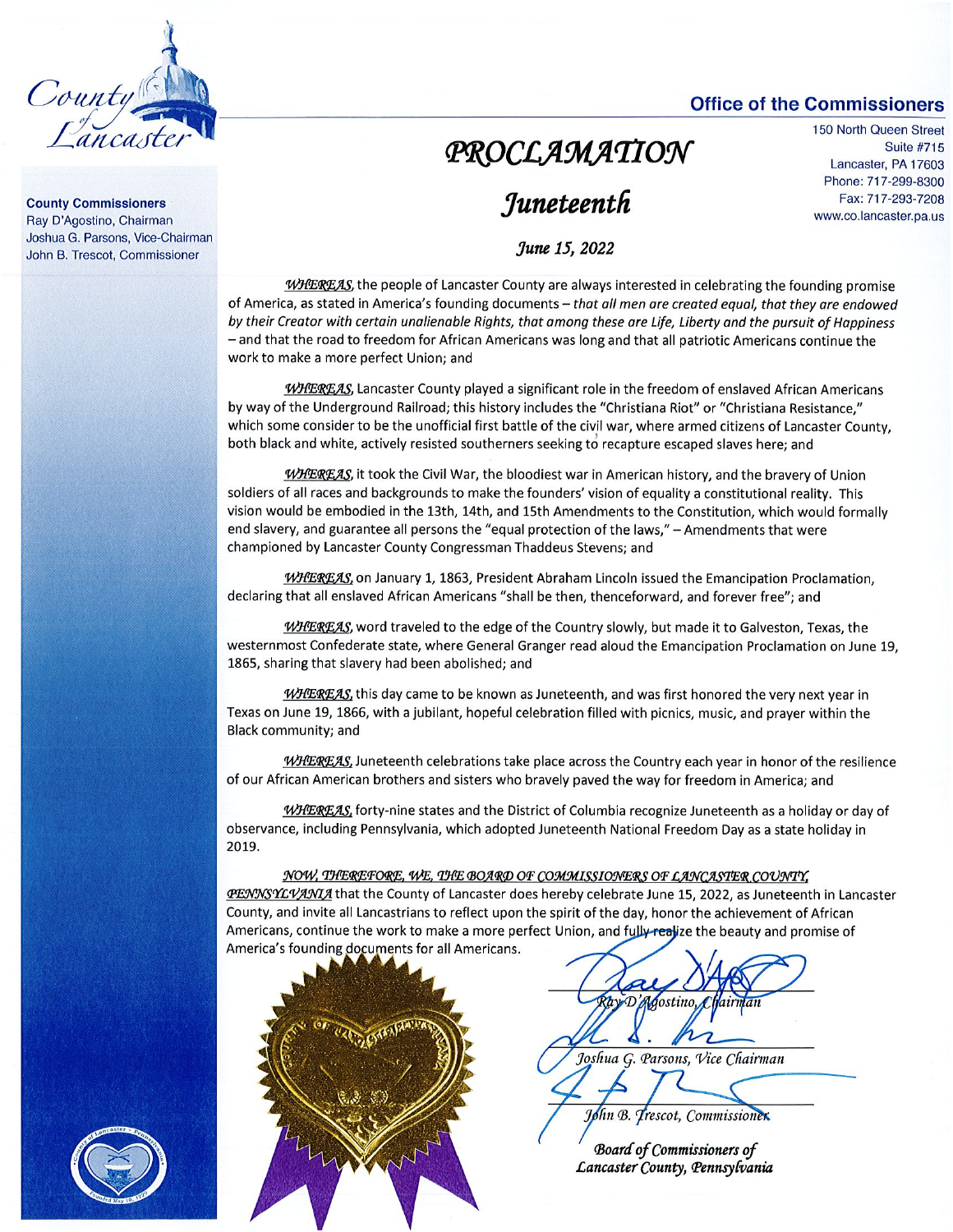On motion of Commissioner \_\_\_\_\_\_, seconded by Commissioner \_\_\_\_\_\_, it was agreed for the County of Lancaster to approve the legal engagement of Post & Shell, P.C. as outside counsel in connection with the prison construction contract and other legal matters not to exceed a rate of \$300.00 per hour, at the discretion of the County Solicitor. Said legal engagement is to be effective as of upon approval of the Board.

6/15/22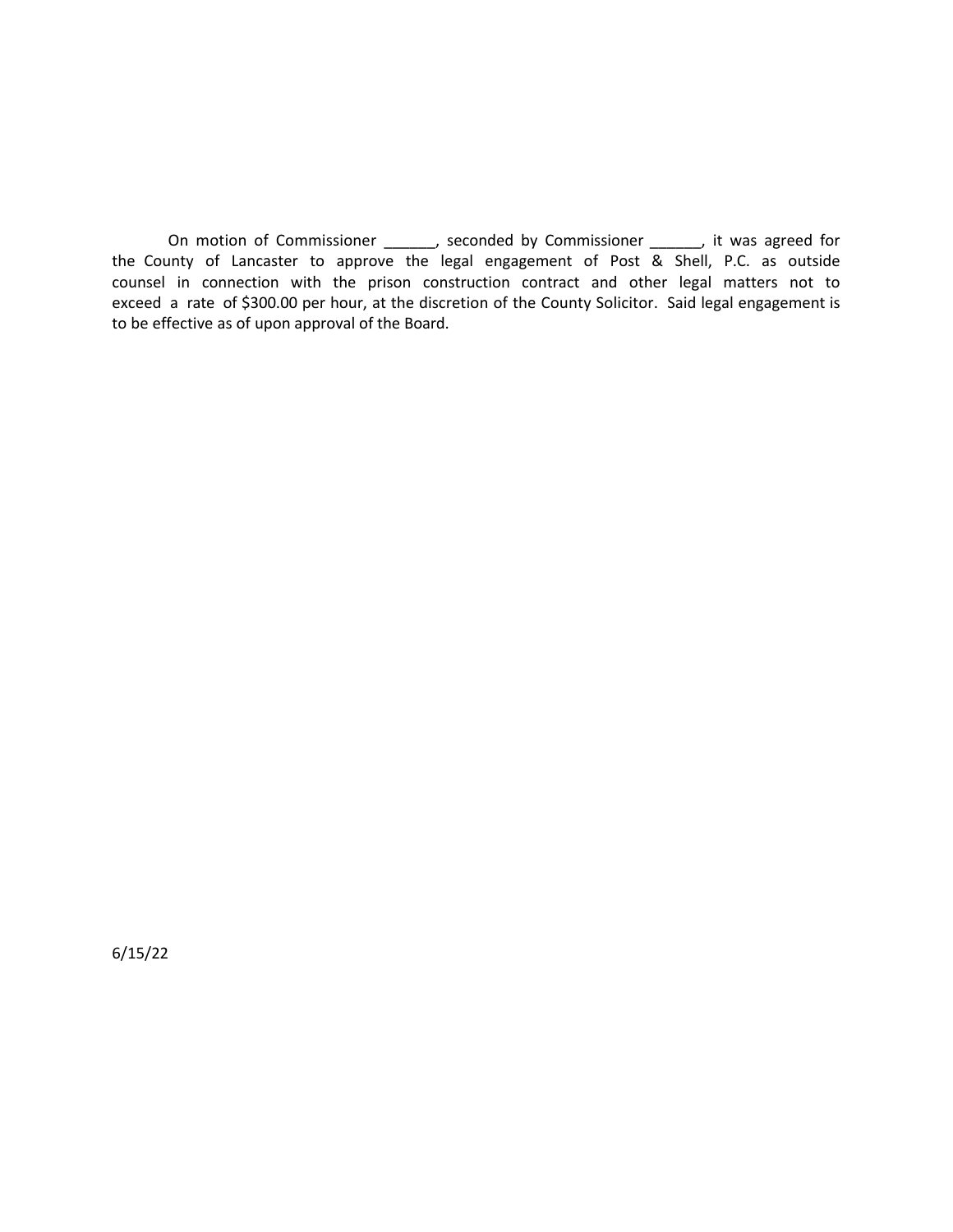On motion of Commissioner \_\_\_\_\_\_, seconded by Commissioner \_\_\_\_\_\_, it was agreed that the Board of Commissioners will sign a letter supporting the Center for Traffic Safety's grant application and that the Center for Traffic Safety will receive the federal funding allocated for Lancaster County to develop and implement activities intended to advance the prevention of motor vehicle accidents in Lancaster County.

6/15/2022